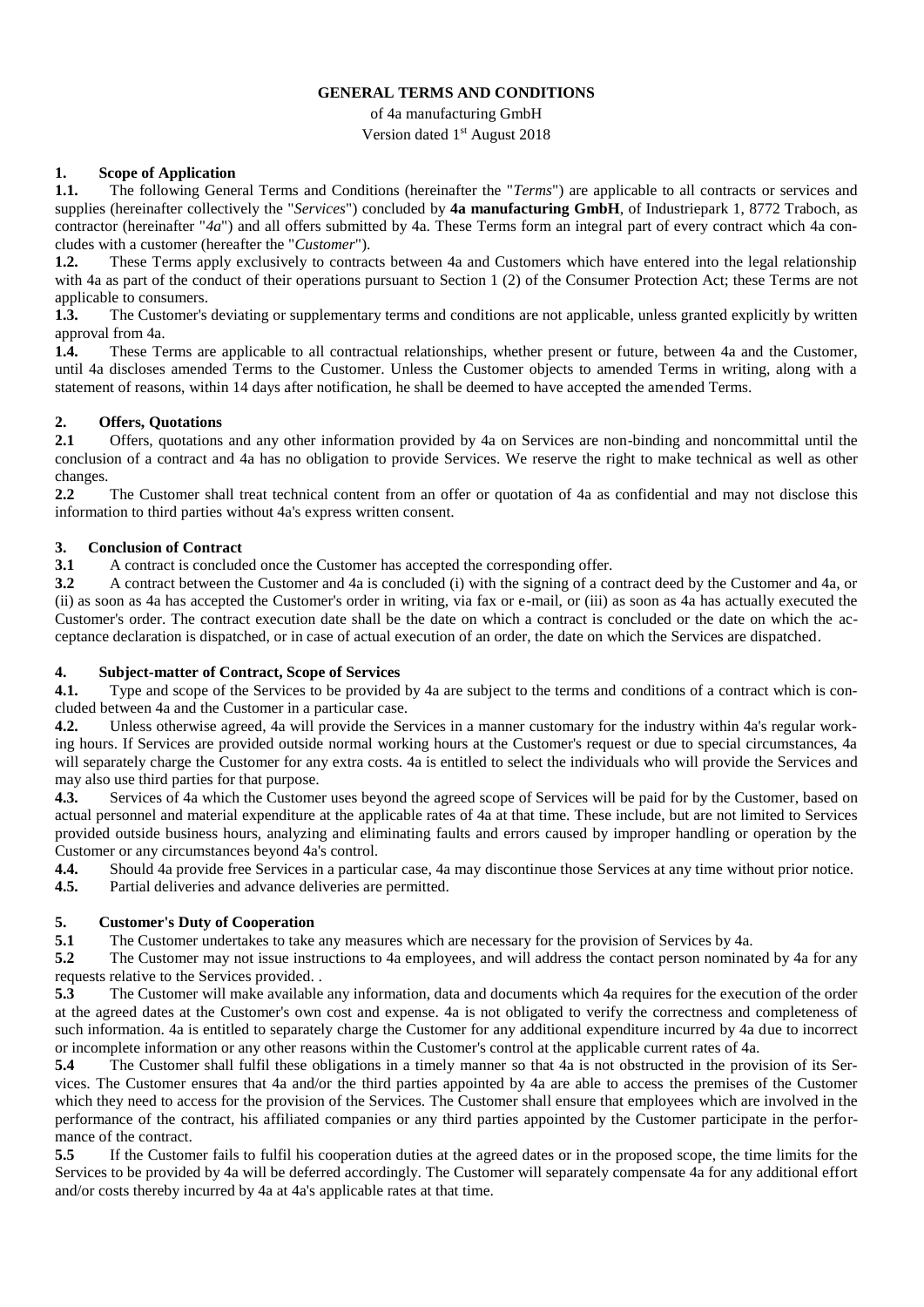### **6. Service Periods, Target Dates, Default**

**6.1.** The agreed service periods and target dates are non-binding, unless agreed otherwise.

**6.2.** If a non-binding service period is exceeded by more than six weeks and a binding service period by more than three weeks due to 4a's fault, the Customer may set a reasonable grace period of at least two weeks by written notice to 4a, and may withdraw from the contract by written notice if that grace period has expired without success.

**6.3.** If any temporary and non-foreseeable obstacle beyond 4a's control prevents 4a from providing the Services, the agreed time limit and the agreed target date will be extended throughout the period during which that obstacle exists. These obstacles include, but are not limited to government action, industrial action, failure of transport facilities or power failures, nonforeseeable lack of deliveries by our suppliers (all this also in undertakings which 4a relies upon to perform this contract), as well as in case of force majeure. If the original Service provision date was already exceeded by 2 months in such a case, both parties may withdraw from the contract; the Customer is not entitled to recover damages in these cases.

**6.4.** If 4a cannot provide the Services for reasons within the Customer's control, 4a may withdraw from the contract, if the Customer fails to observe a reasonable at least two-week grace period set by 4a. In this case, the Customer shall compensate 4a for the expenses 4a has incurred for the work already performed and for the unwinding of the already provided Services which was necessary due the withdrawal from the contract. If it is impossible or unreasonable to return the Services already provided by 4a, the Customer shall compensate 4a for their market value.

#### **7. Transfer of Risk, Price Risk**

**7.1** Unless otherwise agreed, the Customer bears the price inflation risk from making the Services available for collection from, or delivery to, a carrier.

**7.2** Unless otherwise agreed, the Customer shall promptly accept properly provided (partial) Services of 4a. While the Customer is in default of acceptance, 4a may store the Services at the Customer's risk and expense. For this purpose, 4a may also use a forwarding agent or a warehouse keeper.

## **8. Compensation, Terms of Payment**

**8.1.** All compensations are net prices denominated in Euros, unless VAT is expressly stated; these prices are valid until further notice. Unless otherwise agreed, indicated prices are without commitment.

**8.2.** Unless otherwise agreed, the compensation for the main Service does not include ancillary costs for ancillary services, costs for the disposal of packaging, as well as transport costs (e.g. freight, customs duties, insurance, commission), disbursements of 4a's employees and subcontractors, if any (e.g. travel expenses, accommodation, per diems, fixed allowances for travels, travel times), duties, if any, or other taxes and levies in amounts actually incurred; these costs shall be paid separately by the Customer.

**8.3.** Additional services, including but not limited to maintenance work beyond the scope of obligations pursuant to warranty claims, shall be commissioned separately and will be invoiced separately at 4a's rates applicable at that time.

**8.4.** Unless otherwise agreed, invoices are due for payment immediately upon receipt. All payments shall be made free and clear of charges and without any deduction. Bank transfers are made at the Customer's risk. Collection and discount charges shall be borne by the Customer.

**8.5.** 4a may make the provision of its Services subject to down-payments or the provision of other reasonable collateral by the Customer.

**8.6.** In case of late payment, 4a may charge statutory default interest at a rate of currently 8% p.a. above the prime lending rate of the Austrian National Bank. Furthermore, in case of default in payment, 4a may also suspend the performance of all contractual obligations pending the fulfilment of all payment obligations of the Customer.

**8.7.** The Customer's default with a payment or service despite a reasonable grace period of at least two weeks, or his refusal to accept a Service without cause shall trigger legal consequences pursuant to Section 6.4.

## **9. Objections, Set-off, Retention Right**

**9.1.** Claims shall be deemed acknowledged, unless the Customer objects in writing to invoiced claims within 14 days from the invoice date.

**9.2.** The Customer's objection to an invoice will not invalidate the due date of the invoice amount, unless objections refer to obvious errors in the invoice.

**9.3.** The Customer may only deduct 4a's claims which have been determined by judgment or were expressly acknowledged by 4a's written notice. The Customer shall not be entitled to assert any retention right.

**9.4.** The Customer agrees that any payments made by him be first applied towards costs incurred, then towards interest, and finally towards the Services (including but not limited to goods) for which we reserve title. Any payment references of the Customer shall be irrelevant.

## **10. Reservation of Title**

**10.1** The Services supplied and/or the rights to use works and property rights of 4a shall remain the property of 4a pending full payment of the compensation along with ancillary costs. The Customer is obligated to carefully treat the Service while 4a has reserved title to it and to regularly carry out the necessary maintenance and inspection work at its own expense and to provide documented evidence to 4a. The Customer shall promptly inform 4a in writing if third parties exercise any rights in respect of the Service, including but not limited to compulsory enforcement measures and damage, if any, destruction of the Service, any change of possession and any change in the Customer's own address. The Customer shall compensate 4a for any damage and costs which arise due to any breach of these obligations and due to any necessary intervention to defend third-party claims.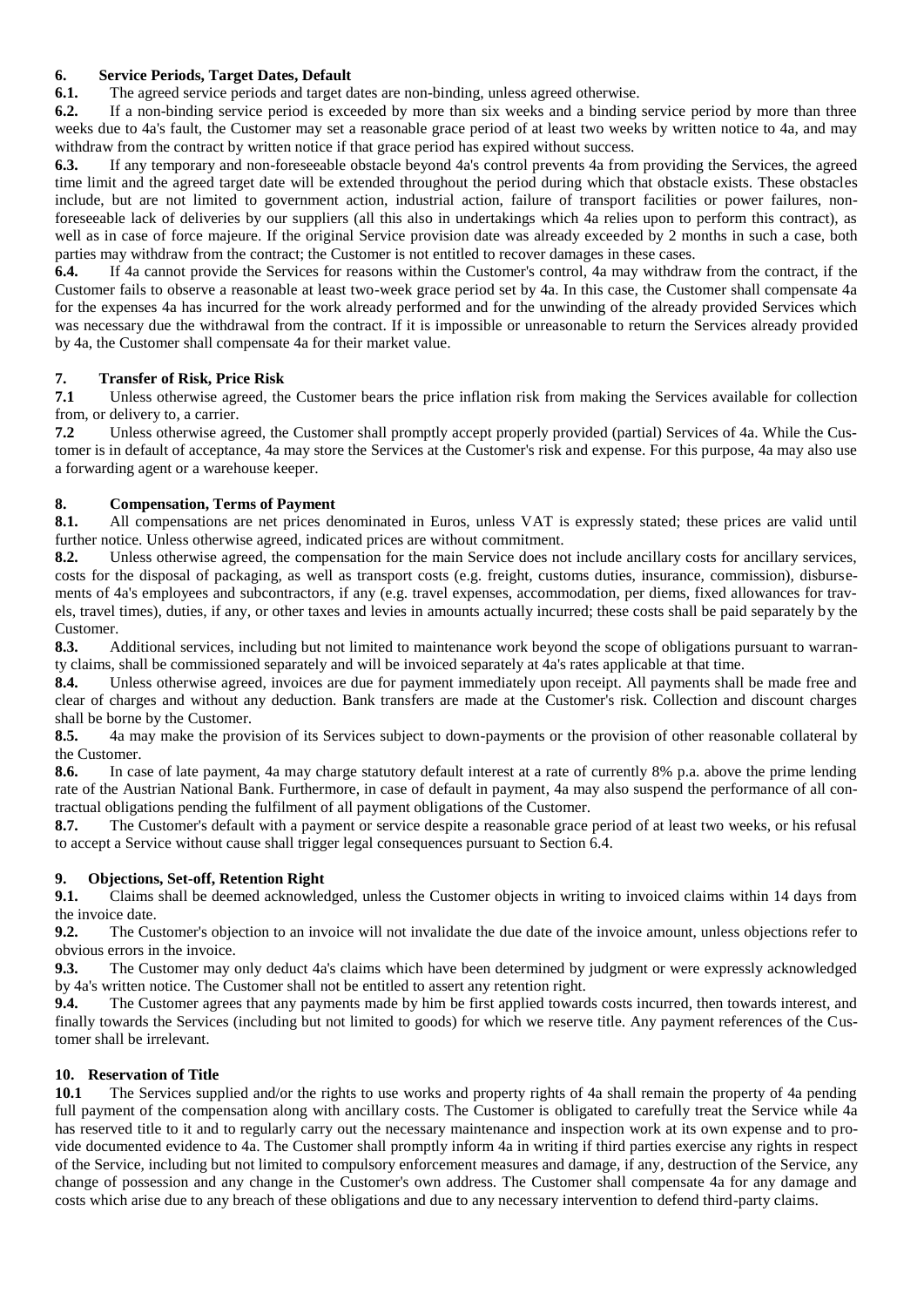**10.2** The Customer will process and/or treat the Services always in the name of 4a. 4a will obtain co-ownership of a new item created through processing of the Services in proportion of the Service 4a has delivered. The same applies if Services are processed or mixed with other items not belonging to 4a.

**10.3** Should a Service be pledged or subject to any other claim, the Customer shall assert 4a's ownership, notify 4a immediately in writing, and compensate 4a for all expenses incurred for the purpose of preserving its ownership.

#### **11. Warranty**

**11.1** The warranty period is 24 months from the transfer of risk date. After the expiration of that time limit, all warranty claims will forfeit, and the Customer can no longer assert any recourse claims against 4a pursuant to Section 933b of the Austrian Civil Code (*ABGB*) and Section 379 of the Austrian Companies Code (*UGB*). Warranty does not encompass a certain economic success.

**11.2** The Customer is obligated to assert warranty claims and dealer recourse claims by way of a written, detailed and timely complaint. The Customer shall inspect the Services as to whether they are defect immediately after provision of those Services. The same applies in respect of hidden defects, which the Customer must notify as soon as a defect is discovered. Whenever any portion of a delivery contains defects, the Customer is not entitled to file a complaint in respect of the whole shipment. Unless a complaint is filed in due time, the goods shall be deemed approved, and warranty claims can no longer be asserted.

**11.3** The Customer shall have the full burden to prove all requirements for claims, including but not limited to the defect itself, the point in time when the defect was discovered, and the timeliness of the complaint. The assumption of defectiveness pursuant to Section 924 Civil Code (*ABGB*) shall be precluded.

**11.4** If a deficiency is subject to warranty, 4a may elect to either replace the defect supplies or Services or the deficient parts thereof, improve the Service on site, or insist on return of a Service for improvement, or grant a reasonable reduction of the purchase price. The option of rescission of the contract is excluded.

**11.5** 4a is subject to a warranty obligation only if the Customer has fully fulfilled his payment obligations. The Customer may not withhold payments even while asserting warranty claims.

**11.6** If 4a is not able to restore the contractually agreed condition after repeated requests and a grace period of at least four weeks, the Customer may withdraw from the contract with immediate effect by written notice.

**11.7** The Customer cannot assert any damages towards 4a on the grounds of his withdrawal from the contract.

**11.8** 4a is not obligated to warrant for supplies or Services that were subsequently changed by the Customer's own staff or by third parties. Similarly, 4a accepts no warranty for improper operation and non-observance of safety provisions by the Customer or his employees.

**11.9** Warranty does not cover the replacement of parts that are subject to normal wear and tear. Warranty does not cover errors, failures or damage caused by the Customer's or his employees' operating errors or use contrary to the Services' purpose.

#### **12. Liability and Damages**

**12.1** Beyond the scope of the Austrian Product Liability Act, 4a shall be liable only in case of intentional misconduct or gross negligence. 4a shall not be liable towards the Customer for slight negligence, for the compensation of consequential damage, pecuniary damage, lost profits, actions of its vicarious agents, and for damage arising from third-party claims.

**12.2** The Customer may assert claims for warranty, damages and non-performance only if he immediately files a written and detailed complaint pursuant to Section 11.2.

**12.3** 4a shall not be liable for any damage caused by acts of third parties or force majeure.

**12.4** If claims are asserted against 4a by third parties because the Customer has misused the Services, the Customer will promptly inform 4a. 4a will allow the Customer to defend the claim or to procure full rights for himself.

**12.5** 4a does not accept any warranty if commercial software programs or those specifically developed by 4a are being used for the provision of the Services. 4a does not accept any liability for consequential damage in case of program errors or any other software errors.

**12.6** Unless caused by intent or gross negligence, 4a's liability towards a single injured party for each incident shall not exceed EUR 10,000, and its liability towards all injured parties shall not exceed EUR 50,000. If the total damage exceeds the maximum amount, the damage claims of single injured parties will be reduced on a pro rata temporis basis.

#### **13. Term**

**13.1** Unless otherwise agreed, 4a may terminate all contractual relationships with one month's written notice without stating any reasons.

**13.2** 4a is also entitled to terminate only individual components of a contractual relationship.

**13.3** 4a may terminate a contract with six days' notice at the close of each business day if insolvency proceedings are opened in respect of the Customer's assets. Saturdays shall not be considered business days. However, along with the termination letter, 4a may request the trustee in bankruptcy to provide reasonable collateral or to make advance payments for all compensations and claims of 4a arising or incurred from the date on which insolvency proceedings are opened. Notice of termination shall be deemed revoked, provided that the trustee in bankruptcy provides collateral or makes advance payments within the notice period. Collateral or advance payment can also be made or provided in the form of a personal letter of liability issued by the trustee.

**13.4** 4a may unilaterally terminate a contract for just cause at any time and with immediate effect. Just cause is deemed to exist in particular (i) if insolvency proceedings are opened in respect of the Customer's assets or if a petition to open proceedings is rejected for lack of assets to cover costs (the termination right may be asserted until complete provision of the Service), or (ii) if the Customer breaches material confidentiality obligations or (iii) if the Customer infringes 4a's copyrights or industrial property rights or (iv) if the Customer breaches other material contractual provisions.